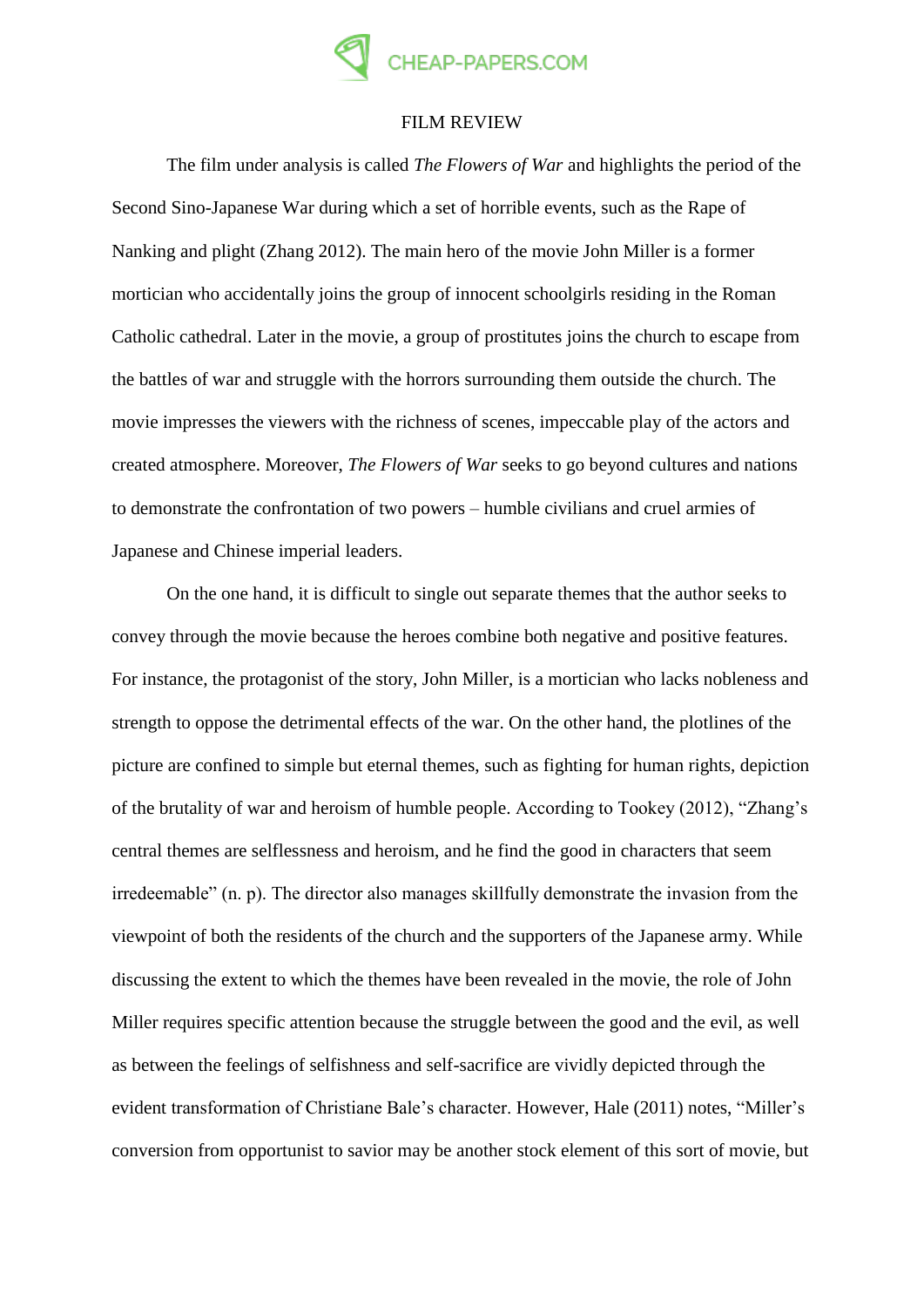## CHEAP-PAPERS.COM

the scene meant to showcase his transformation is rushed and ineffective" (n. p.). The latter statement seems to be reasonable because the shifts in the hero's perception occur simultaneously and inconsistently.

Zhang's *The Flowers of War* is accurately placed in historical context of the Second Sino-Japanese War. The camera manipulations have been represented through the sequence of occasional scenes that motivate action and persuade the viewers that the movie is a historical war drama. The emphasis on the historical context is revealed through the scenes when a lone officer draws Japanese soldiers from the cathedral to reveal his heroism and selfsacrifice. Display of the Japanese violence and brutality during the war complements the entire picture of the historic events. The reality of the movie is also evident because of the true facts representation. Although Zhang proposes a fictionalized story, there are a number of realistic references. Specifically, there is a close correlation between the events of Nanking massacre occurred in 1937-1938 and the atrocities depicted in the movie. The violence against the civilian population makes reference to the recorded events occurred in the Chinese history (French 2012). Aside from historical evidence, there is also strong reliance on rich and ancient culture of the Chinese community. In the story, the main characters, particularly those representing Chinese society, embody the distinctness of people's traditions, customs, rituals and behavior. As an example, it is possible to refer to the depiction of the Chinese courtesans who were ready to sacrifice their lives for the innocence of the schoolgirls.

The genre of the movie – historical drama – was skillfully combined with the techniques and conventions that the director employs while delivering the main problems and themes in the picture. Due to the fact that the key event described in the picture is the Nanking Rape, the director refers to the unconventional technique while representing the historical facts by introducing the Western representatives, such as John Miller (Gritten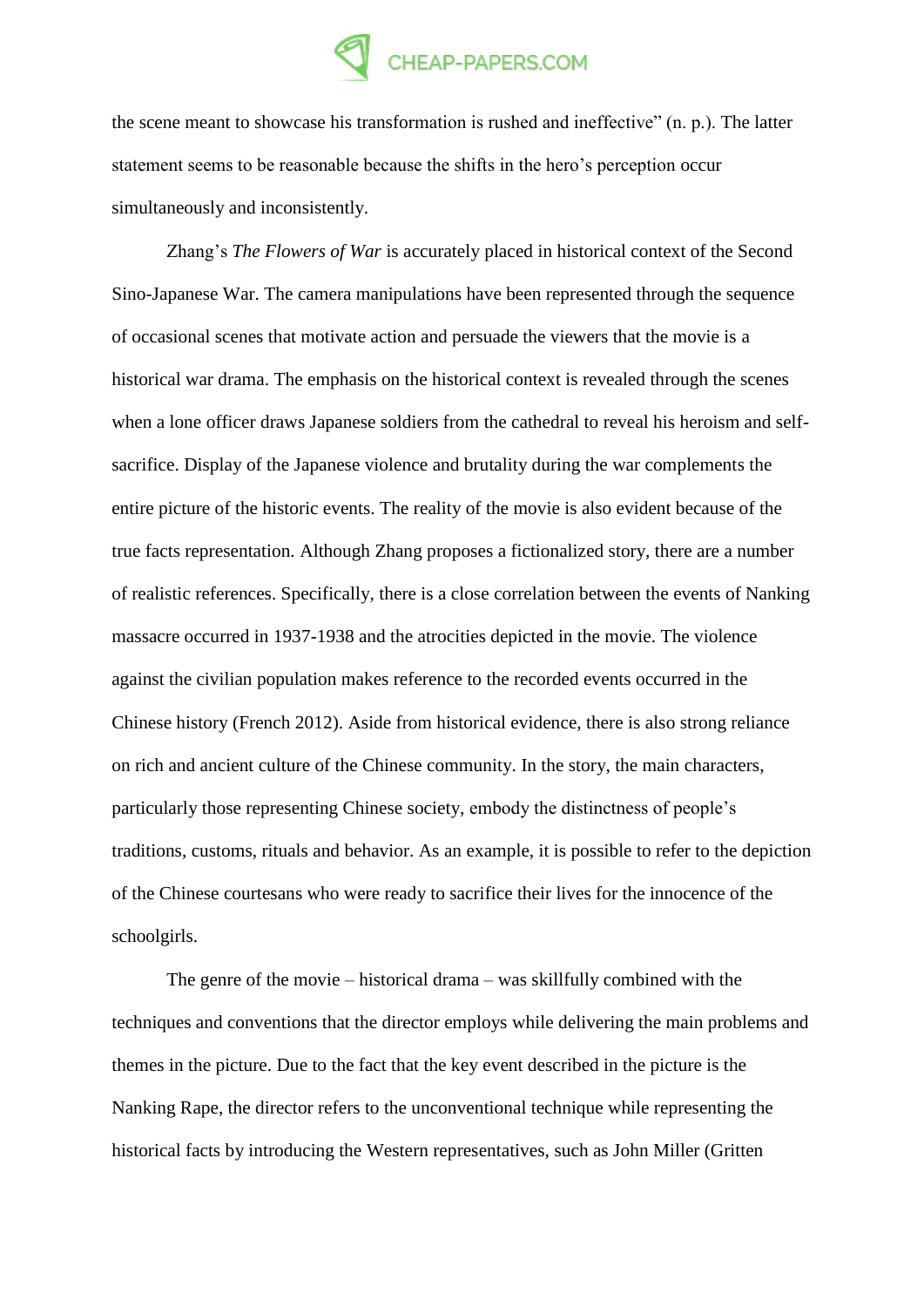## CHEAP-PAPERS.COM

2012). Specifically, the role and significance of the hero is ambiguous and inconsistent, particularly for the Chinese viewers who are interested in watching the movie because of the representation of the part of their history. On the other hand, the appearance of the Hollywood character could be regarded as a marketing approach to attract the Western audience. However, this decision is not justified from the viewpoint of the purpose of cinematography and movie structure. At the same time, most Asian characters have been represented as the desperate fighters for peace and freedom in the country, such as a Chinese hero Major Lee whose participation in the struggle was genuine and relevant.

In conclusion, the movie has its both strengths and weaknesses in terms of themes, contextual assessment, and techniques and conventions employed. From the viewpoint of themes representation, the director has managed to disclose a palette of important historical and moral themes, such as the struggle for equality and freedom, as well as self-sacrifice of humble Chinese population. The analysis of the contextual background depicted in the movie is also successful because the film represents both the historical and cultural dimensions. In particular, the historical context is the display of the brutality of the Japanese soldiers and the event of the Nanking Rape. A cultural paradigm is also represented through the conveyance of traditions and behavioral patterns of the Asian people. Finally, the genre and techniques used by the director deviate slightly from the accepted norms of represented Chinese picture because most of the scenes borrow the Hollywood approaches to movie screening.